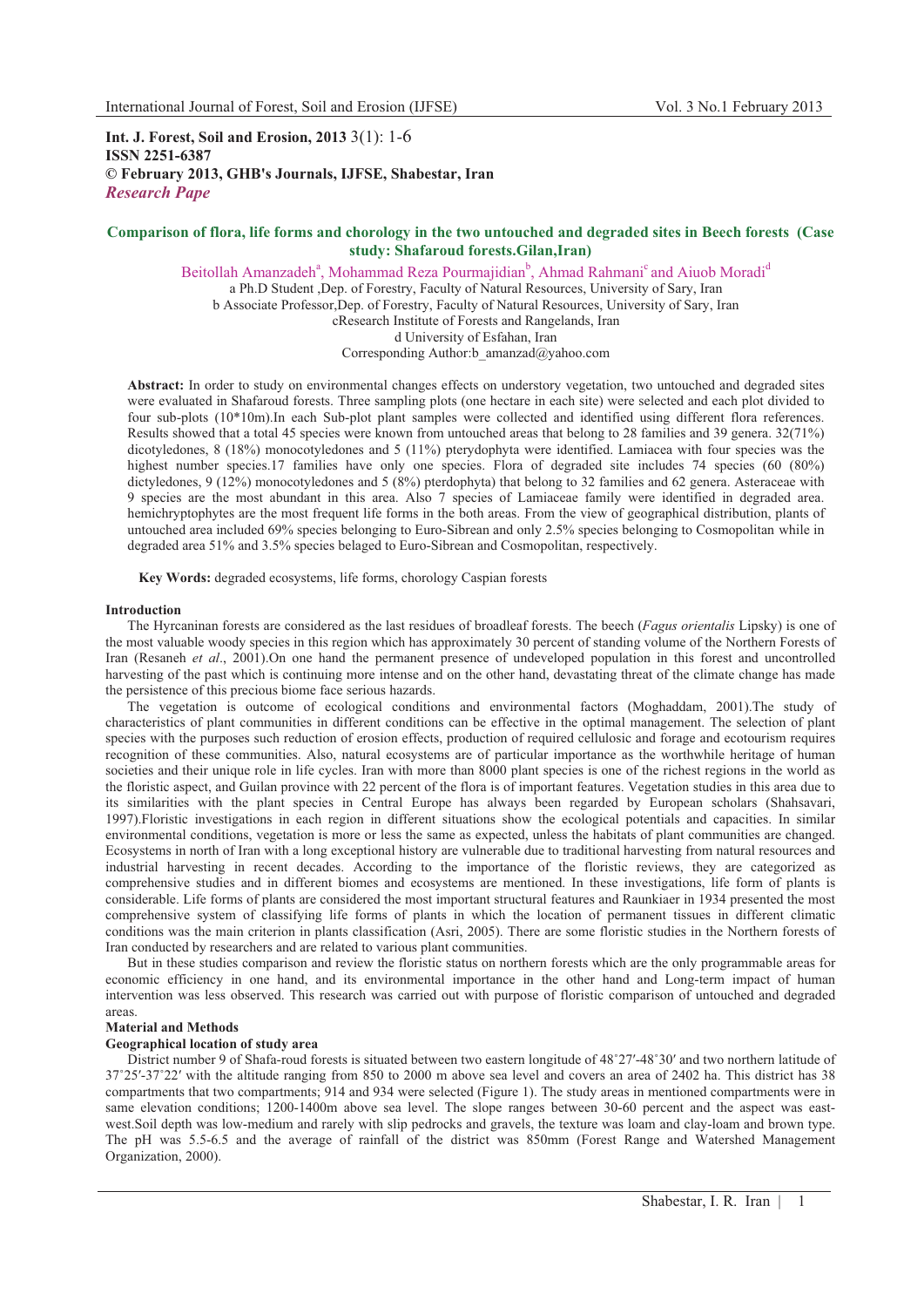

**Figure 1.** Situation of study area

# **Methods**

In order to investigate and compare the flora, life forms and geographical distributions of degraded and untouched forest ecosystems, two areas which were in same conditions (e.g. elevation, vegetative type and aspect) were considered. Therefore, compartment 914 and 934 were selected as untouched and degraded area, respectively. According to the aims of the survey each compartment, three sampling plots with one hectare area were selectively considered. In each sampling plot, one transect on the slope and also in each transect four sub-plots of 10\*10 meter were established. The selective-systematic method was carried out. Plants were sampled from subplots in two time periods of early May and late September and were transferred to botany laboratory of the Forest Research Center to be pressed.

Then, specimen were identified by following references: flora of Iran (Asadi *et al*., 1991-2011), flora Iranica (Rechinger, 1963-2010), colored flora of Iran (Ghahraman, 1976-2008), trees and shrubs of Iran (Mozaffarian, 2004) and Fern and fern allies of Iran (Khoshravesh *et al*., 2009). The life forms plants were determined by means of the Raunkiaer classification (Archibold, 1996).and the geographical distribution of plants were distinguished by mentioned flora.

# **Results**

### **I. untouched area**

In this area, 45 species of 39 genera and 28 families were identified. 32 species (71%) were dicotyledonous, 8 species (18%) were monocotyledons and 5 species (11%) were ferns. The Lamiaceae family with 4 species was the most frequent. 17 plant families also included only one species (Table 1).Plants are classified into 5 main life forms of Hemicryptophytes, Geophytes, Phanerophytes, Therophytes and Camephytes according to Raunkier method.

The Hemicryptophytes with 56 pecent and Therophytes and Camephytes with three pecent had the most and the least frequency, respectively. While Geophytes and Phanerophytes have considerable presence of 18 and 20 percent, respectively (Figure 2).

As geographical distribution aspect, 69% of species are belonged to Euro–Siberian region and species that have abroad distribution(cosmopolitan),isallocated to only 2.5 percent of the flora of the study area.

Irano-Turanian, Euro–Siberian and Mediterranean species are the next category (Figure 3).





# **II. degraded area**

In this area, 74 species of 62 genera and 32 families were identified. 60 species (80%) were dicotyledonous, 9 species (12%) were monocotyledons and 5 species (7%) were ferns. The Asteraceae family with 9 species was the most frequent. Amount of species in the Lamiaceae family withthree speciesmorethan semi-disturbed area was 7 and also 19 plant families also included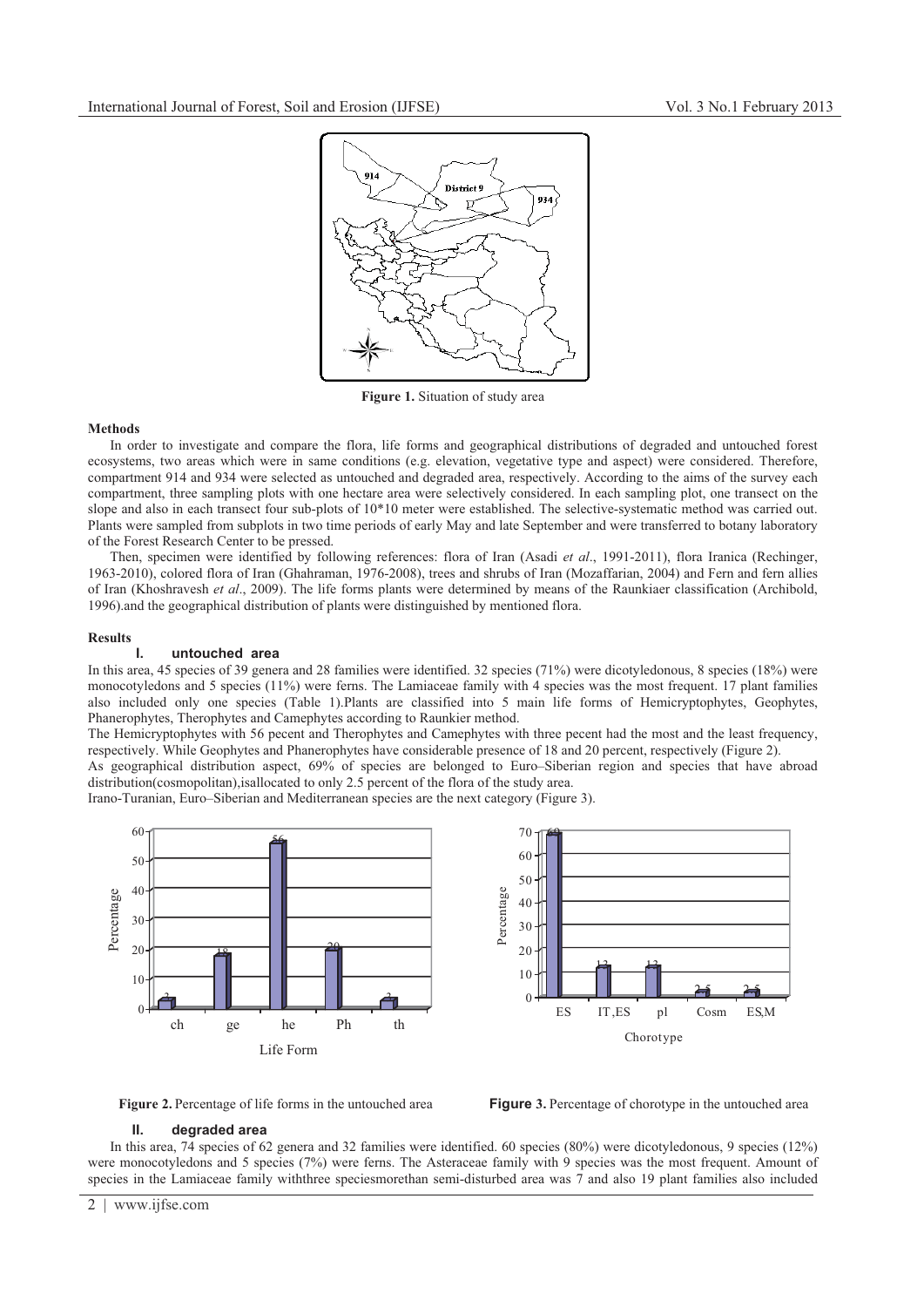only one species (Table 2). In the damaged compartment 53 percent of plant species were belonged to Hemicryptophytes and only 2 percent of plant species were Chamephytes (Figure 4).

| Table 1. List of species, Families, Their life-forms, and chorotype in the untouched area                        |                     |           |           |  |
|------------------------------------------------------------------------------------------------------------------|---------------------|-----------|-----------|--|
| Life forms: Ge -geophyte Ph-phanerophyte, Ch-chamaephytes, He-hemicryptophytes, Th -therophytes                  |                     |           |           |  |
| Chorotypes :, Irano-Turanian (IT) , Euro-Siberian(ES), Cosmopolitan (Cosm), Mediterranean(M), Pluriregional (Pl) |                     |           |           |  |
| <b>Species</b>                                                                                                   | Family              | Life form | Chorotype |  |
| Ferns                                                                                                            |                     |           |           |  |
| Asplenium scolopendrium(L.)Newm.                                                                                 | Aspleniaceae        | He        | pl        |  |
| Asplenium adianthum-nigrum L.                                                                                    | Aspleniaceae        | He        | pl        |  |
| Dryopteris affinis(Lowe)Fraser-Jenk.                                                                             | Dryopteridaceae     | He        | ES        |  |
| Polysticum aculeatum(L.)Roth                                                                                     | Dryopteridaceae     | He        | pl        |  |
| Pteris cretica L.                                                                                                | Pteridaceae         | Ge        | pl        |  |
| Angiosperms-Dicotyledone                                                                                         |                     |           |           |  |
| Acer cappodocicum Gled.                                                                                          | Aceraceae           | Ph        | ES        |  |
| <i>Acer velutinum</i> Boiss.                                                                                     | Aceraceae           | Ph        | ES        |  |
| Sanicula europaea L.                                                                                             | Apiaceae            | He        | ES,M      |  |
| Ilex spinigera(Loes)Loes                                                                                         | Aquifoliaceae       | Ph        | ES        |  |
| Vincetoxicum scandens Sommier & Levier                                                                           | Asclepiadaceae      | He        | ES        |  |
| Carpinus betulus L.                                                                                              | Betulaceae          | Ph        | ES        |  |
|                                                                                                                  |                     |           |           |  |
| Cardamine bulbifera (L.)Crantz.                                                                                  | <b>Brassicaceae</b> | Ge        | ES        |  |
| Cardamine hirsuta L.                                                                                             | <b>Brassicaceae</b> | Th        | cosm      |  |
| Euphorbia amygdaloides L.                                                                                        | Euphorbiaceae       | Ch        | ES        |  |
| Euphorbia boissieriana(Woron.)Prokh.                                                                             | Euphorbiaceae       | Th        | IT        |  |
| Merccurialis perennis L.                                                                                         | Euphorbiaceae       | He        | ES        |  |
| Fagus orientalis Lipsky                                                                                          | Fagaceae            | Ph        | ES        |  |
| Geranium sp.                                                                                                     | Geraniaceae         | Th        | IT        |  |
| Geranium robertianum L.                                                                                          | Geraniaceae         | He        | IT,ES     |  |
| Hypericum androsaemum L.                                                                                         | Hypericaceae        | Ph        | ES        |  |
| Calamintha grandiflora(L.)Moench                                                                                 | Lamiaceae           | He        | ES        |  |
| Lamium album L.                                                                                                  | Lamiaceae           | He        | IT,ES     |  |
| Salvia glutinosa L.                                                                                              | Lamiaceae           | He        | IT,ES     |  |
| Stachys persica Gmelin.                                                                                          | Lamiaceae           | He        | IT,ES     |  |
| Circaea lutetiana L.                                                                                             | Onagraceae          | He        | ES        |  |
| Prenathes cacaliifolia (M.B.) Beauverd12                                                                         | Asteraceae          | He        | ES        |  |
| Lathyrus vernus (L.)Bernh.                                                                                       | Papilionaceae       | He        | ES        |  |
| Vicia crucea(Desf.)B.Fedtsch.                                                                                    | Papilionaceae       | He        | ES        |  |
| Cyclamen coum Miller subsp. caucasicum(C.                                                                        | Primulaceae         | Ge        | ES        |  |
| Koch)O.Schwarz                                                                                                   |                     |           |           |  |
| Primula heterochroma Stapf                                                                                       | Primulaceae         | He        | ES        |  |
| Fragaria vesca L.                                                                                                | Rosaceae            | Ge        | ES        |  |
| Prunus divaricata Ledeb                                                                                          | Rosaceae            | Ph        | ES        |  |
| Gallium rotoundifolium                                                                                           | Rubiaceae           | He        | ES        |  |
| Galium odoratum(L.)Scop                                                                                          | Rubiaceae           | He        | ES        |  |
| Solanum Kieseritzkii C.A.Mey.                                                                                    | Solanaceae          | He        | ES        |  |
| Solanum sp.                                                                                                      | Solanaceae          | He        | ES        |  |
| Urtica dioica L.                                                                                                 | Urticaceae          | He        | P1        |  |
| Viola odorata L.                                                                                                 | Violaceae           | He        | IT,ES     |  |
| Monocotyledone                                                                                                   |                     |           |           |  |
| Arum maculatum L.                                                                                                | Araceae             | Ge        | ES        |  |
| Carex sp.                                                                                                        | Cyperaceae          | He        | ES, SS    |  |
| Tamus communis L.                                                                                                | Dioscoraceae        | Ge        | ES        |  |
| Polygonatum orientale Desf.                                                                                      | Liliaceae           | He        | ES        |  |
| Epipactis sp.                                                                                                    | Orchidaceae         | Ge        | ES        |  |
| Neottia nidus-avis(L.)L.C.Rich.                                                                                  | Orchidaceae         | Ge        | ES        |  |
| Chlorantha platanthera (Cust.)Richenb.                                                                           | Orchidaceae         | Ge        | ES        |  |
| Brachypodium sylvaticum (Hudson)p.Beauv.                                                                         | Poaceae             | He        | IT,ES     |  |
|                                                                                                                  |                     |           |           |  |

As geographical distribution aspect, 69%of speciesare belonged to Europe–Siberia region. The cosmopolitan species were more than it in semi-disturbed area (Figure 5). Other species belonged to Irano-Turanian, Euro-Siberian and Mediterranean region.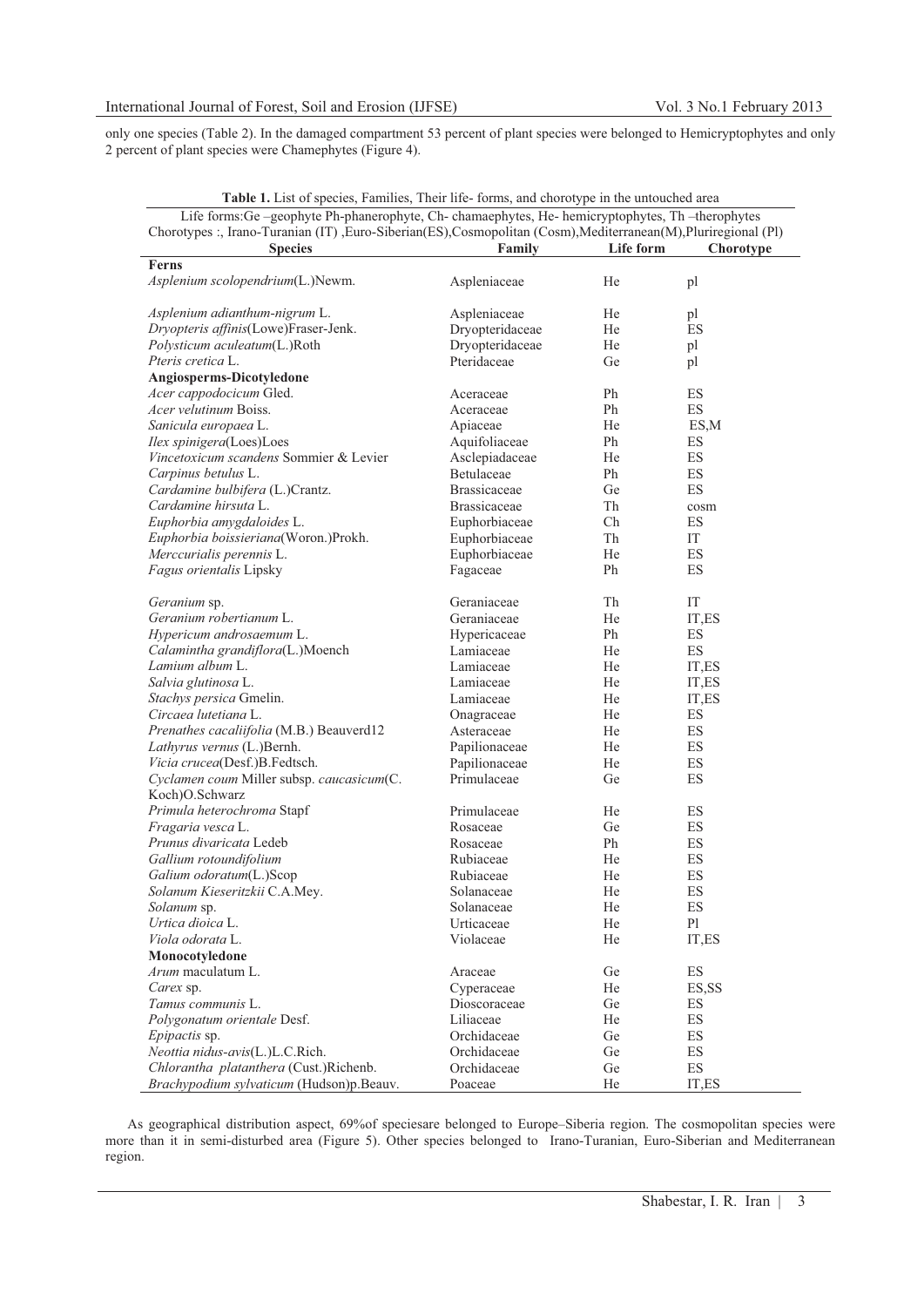| Table 2. List of species, Families, Their life-forms, and chorotype in the degraded area |  |
|------------------------------------------------------------------------------------------|--|
|------------------------------------------------------------------------------------------|--|

| Life forms: Ge -geophyte Ph-phanerophyte, Ch- chamaephytes, He- hemicryptophytes, Th -therophytes          |                                |           |                          |
|------------------------------------------------------------------------------------------------------------|--------------------------------|-----------|--------------------------|
| Chorotypes :, Irano-Turanian (IT), Euro-Siberian(ES), Cosmopolitan (Cosm), Mediterranean(M), Pluriregional |                                |           |                          |
| <b>Species</b>                                                                                             | Family                         | Life form | Chorotype                |
| Ferns                                                                                                      |                                |           |                          |
| Asplenium adianthum-nigrum L.                                                                              | Aspleniaceae                   | He        | pl                       |
| Polysticum aculeatum(L.)Roth                                                                               | Dryopteridaceae                | He        | pl                       |
| Polystichum sp.                                                                                            | Dryopteridaceae                | He        | pl                       |
| Pteridium aquilinum (L.)Kochn.                                                                             | Hypolepidaceae                 | Ge        | ES,Cosm                  |
| Asplenium trichomanes L.                                                                                   | Aspleniaceae                   | He        | pl                       |
| Angiosperms-Dicotyledone                                                                                   |                                |           |                          |
| <i>Acer velutinum</i> Boiss.                                                                               | Aceraceae                      | Ph        | ES                       |
| Froriepia subpinnata(Ledeb.)Baill.                                                                         | Apiaceae                       | Th        | ES                       |
| Ilex spinigera(Loes)Loes                                                                                   | Aquifoliaceae                  | Ph        | ES                       |
| Vincetoxicum scandens Sommier & Levier                                                                     | Asclepiadaceae                 | He        | ES                       |
| Centaurea hyrcanica Bornm.                                                                                 | Asteraceae                     | He        | ES                       |
| Cirsium vulgare (Savi)Ten.                                                                                 | Asteraceae                     | He        | $E\mathcal{S}$           |
| Eupatorium cannabinum L.                                                                                   | Asteraceae                     | He        | IT,ES                    |
| Filago vulgaris Lam.                                                                                       | Asteraceae                     | Th        | IT,ES                    |
| Lapsana communis L.                                                                                        | Asteraceae                     | He        | IT,ES                    |
| Leontodon hispidus L.                                                                                      | Asteraceae                     | He        | ES                       |
| Senecio vernalis Waldst.&Kit.                                                                              | Asteraceae                     | Th        | IT                       |
| Tanacetum parthenium (L.)Scultz-Bip.                                                                       | Asteraceae                     | He        | IT,ES                    |
| Taraxacum sp.                                                                                              | Asteraceae                     | He        | IT,ES                    |
| Alnus subcordata C.A.Mey.                                                                                  | Betulaceae                     | Ph        | ES                       |
| Carpinus betulus L.                                                                                        | Betulaceae                     | Ph        | ES                       |
| Myosotis anomala H.Riedl                                                                                   | Boraginaceae                   | He        | ES En                    |
| Sambucus ebulus L.                                                                                         | Caprifoliaceae                 | He        | ES,M                     |
| Calystegia sepium (L.)R.Br.                                                                                | Convolvulaceae                 | Ge        | IT.ES                    |
| Sedum sp.                                                                                                  | Crassulaceae                   | Th        | IT,ES                    |
| Sedum stoloniferum S.G.Gmel.                                                                               | Crassulaceae                   | Ge        | ES                       |
| Euphorbia amygdaloides L.                                                                                  | Euphorbiaceae                  | Ch        | ES                       |
| Euphorbia helioscopia L.                                                                                   | Euphorbiaceae                  | Th        | IT,ES,M                  |
| Fagus orientalis Lipsky                                                                                    | Fagaceae                       | Ph        | ES                       |
| Quercus castaneaefolia C.A.Mey.                                                                            | Fagaceae                       | Ph        | ES                       |
| Geranium dissectum L.                                                                                      | Geraniaceae                    | Th        | IT,ES                    |
| Hypericum perforatum L.                                                                                    | Hypericaceae                   | He        | P <sub>1</sub>           |
| Calamintha grandiflora(L.)Moench                                                                           | Lamiaceae                      | He        | ES                       |
| Calamintha officinalis Moench                                                                              | Lamiaceae                      | He        | ES                       |
| Mentha aquatica L.                                                                                         | Lamiaceae                      | Ge        | IT, ES, M                |
| Origanum vulgare L.                                                                                        | Lamiaceae                      | He        | IT,ES                    |
| Salvia glutinosa L.                                                                                        | Lamiaceae                      | He        | IT,ES                    |
| Teucrium hyrcanicum L.                                                                                     | Lamiaceae                      | He        | ES                       |
|                                                                                                            | Lamiaceae                      | He        | IT                       |
| Prunella vulgaris L.                                                                                       |                                |           |                          |
|                                                                                                            | Orobanchaceae                  | Ge        | IT                       |
| Orobanche sp.<br>Lathyrus vernus (L.)Bernh.                                                                |                                | He        | ES                       |
| Trifolium campestre Schreb.                                                                                | Papilionaceae<br>Papilionaceae | Th        | IT                       |
|                                                                                                            |                                |           |                          |
| Trifolium caucasicum Tausch                                                                                | Papilionaceae                  | Ge        | IT                       |
| Trifolium repens L.                                                                                        | Papilionaceae                  | Ge<br>He  | IT                       |
| Vicia sp.                                                                                                  | Papilionaceae                  |           | ES                       |
| Plantago lanceolata L.                                                                                     | Plantaginaceae                 | He        | IT                       |
| Plantago major L.                                                                                          | Plantaginaceae                 | He        | IT,ES,M                  |
| Rumex conglomeratus Murr.                                                                                  | Polygonaceae                   | He        | IT,ES                    |
| Primula heterochroma Stapf                                                                                 | Primulaceae                    | He        | ES                       |
| Crataegus microphylla C.Koch                                                                               | Rosaceae                       | Ph        | ES                       |
| Fragaria vesca L.                                                                                          | Rosaceae                       | Ge        | ES                       |
| Geum urbanum L.                                                                                            | Rosaceae                       | Ge        | ES                       |
| Mespilus germanica L.                                                                                      | Rosaceae                       | Ph        | ES                       |
| Potentilla reptans L.                                                                                      | Rosaceae                       | He        | IT,ES                    |
| Prunus divaricata Ledeb                                                                                    | Rosaceae                       | Ph        | ES                       |
| <i>Pyrus</i> sp.                                                                                           | Rosaceae                       | Ph        | ES                       |
| Galium odoratum(L.)Scop.                                                                                   | Rubiaceae                      | He        | ES                       |
| Phuopsis stylosa                                                                                           | Rubiaceae                      | Ge        | $\mathop{\hbox{\rm ES}}$ |

Life forms:Ge –geophyte Ph-phanerophyte, Ch- chamaephytes, He- hemicryptophytes, Th –therophytes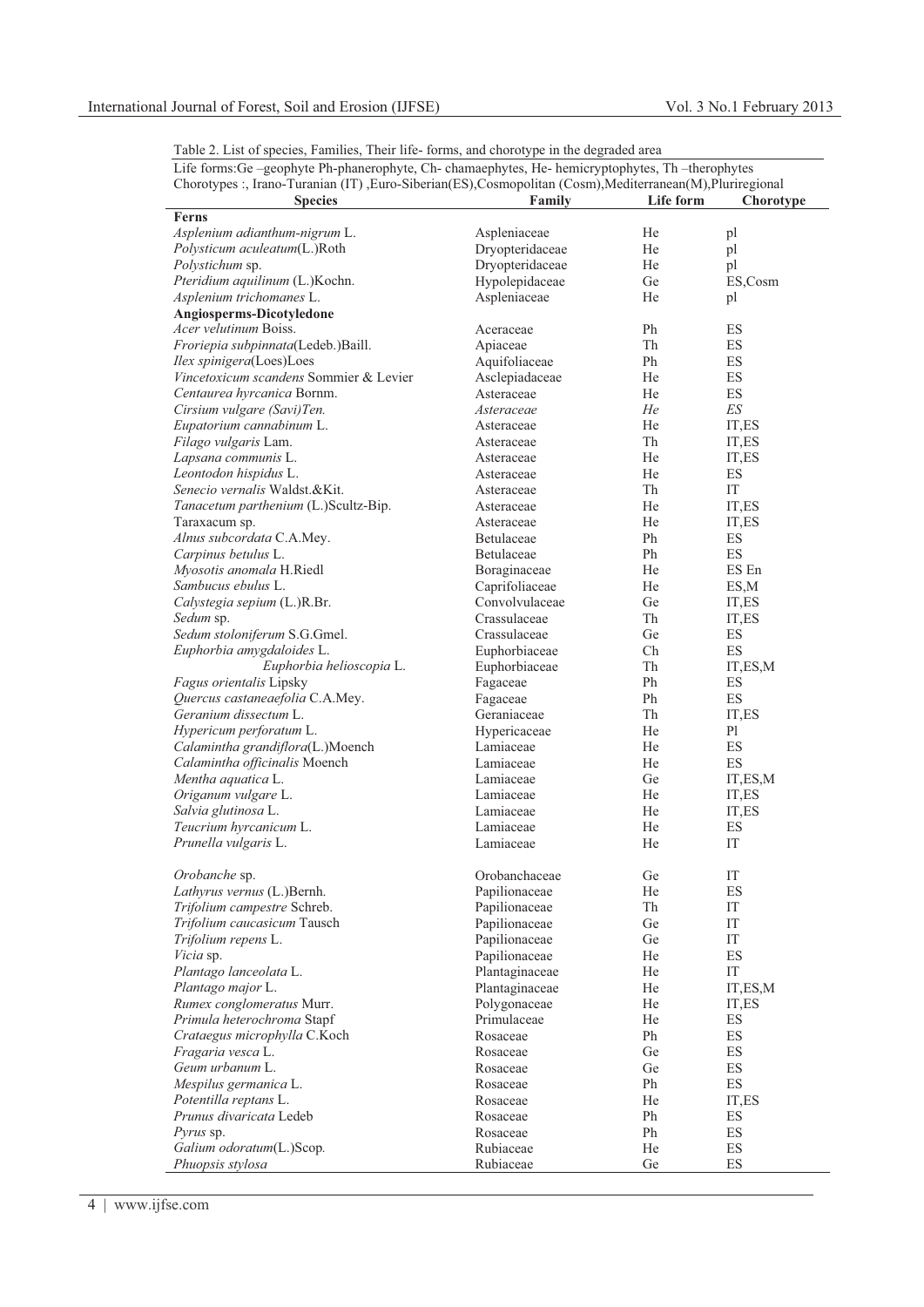| Table 2. Cont. |  |  |
|----------------|--|--|
|----------------|--|--|

Life forms:Ge –geophyte Ph-phanerophyte, Ch- chamaephytes, He- hemicryptophytes, Th –therophytes Chorotypes :, Irano-Turanian (IT) ,Euro-Siberian(ES),Cosmopolitan (Cosm),Mediterranean(M),Pluriregional

| <b>Species</b>                    | $\overline{\phantom{a}}$<br>Family | Life form | Chorotype |
|-----------------------------------|------------------------------------|-----------|-----------|
| Cruciata sp.                      | Rubiaceae                          | He        | IT        |
| Gallium sp.                       | Rubiaceae                          | Th        | IT,E      |
| Digitalis nervosa Steud.&Hoschst. | Scrophulariaceae                   | He        | ES        |
| Verbascum sp.                     | Scrophulariaceae                   | He        | IT,ES     |
| Veronica persica Poir.            | Scrophulariaceae                   | Th        | Cosm      |
| Urtica dioica L.                  | Urticaceae                         | He        | Cosm      |
| Viola odorata L.                  | Violaceae                          | He        | IT.ES     |
| Viola tricolor L.                 | Violaceae                          | Th        | ES        |
| Monocotyledone                    |                                    |           |           |
| Carex divulsa Stocks              | Cyperaceae                         | He        | ES,M      |
| Carex sylvatica Huds.             | Cyperaceae                         | He        | ES, SS    |
| Tamus communis L.                 | Dioscoraceae                       | Ge        | ES        |
| Luzula forsteri (Smith)DC.        | Juncaceae                          | Ge        | ES        |
| Dactylis glomerata L.             | Poaceae                            | He        | IT,ES     |
| Melica sp.                        | Poaceae                            | He        | ES        |
| Melica uniflora Retz.             | Poaceae                            | He        | ES        |
| Poa trivalis L.                   | Poaceae                            | He        | pl        |
| Vulpia myuros(L.)J.F.Gmel.        | Poaceae                            | Th        | IT, ES, M |





**Figure 4.** Percentage of life forms in the degraded area **Figure 5.** Percentage of chorotype in the degraded area

### **Discussion**

The number of forest floor plant species in degraded area is about twice in comparison with untouched area. In untouched area, Mediterranean species are not found and number of cosmopolitan species is limited, whereas in degraded area Mediterranean species are considerable and cosmopolitan species can be seen increasing. The amount of dicotyledonous and ferns in degraded area is more than untouched area. Ferns include a considerable area which can be destruction and creation the necessary space of light and food abundance produced from the decomposition of organic materials can provide opportunities to develop these species.

In forest ecosystems, number of species will be reduced due to diminish the amount of incoming light on the lower story with density increasing, but this rule does not apply in range land ecosystems; in Salami *et al.*(2008) research, diversity in protected pastures was evaluated more than it in grazing pastures and regarding to this, Tothmeresz and Matus (1990) and Torok (1991) believed that grazing as a disturbing parameter for nature, has negative effects on diversity, although this effect will occur in the forest ecosystems over time. Ferns development can reduce the process of soil erosion temporarily in comparison with bared areas but they lack the required performance against climatic factors compared with the ideal conditions while fern is a serious threat to forest regeneration and also increases costs related to development of forest plantation. As noted, fern species in the two areas are similar in term of diversity but the dominance that will be discussed in a separate category had a distinct situation. In both area, Hemicryptophytes was dominant and this is similar to results of Akbarinia *et al.* (2004) in Sangdeh of Sari and Atashgahi *et al.* (2009) in eastern forests of Dodangeh of Sari. Therophytes which can reach to the highest biological spectrum in dry and not conducive areas, in the degraded area are five times more than untouched area. The high frequency of this life form in degraded area indicates that such manipulation shave taken place in the region. The numbers of Phanerophytes which are specific characteristics of the northern forests especially in the beech stands were reduced from 20 to 15 percent in the degraded area which indicates that the status of degraded area is driven to ward ecosystem instability. The climax of succession in the northern